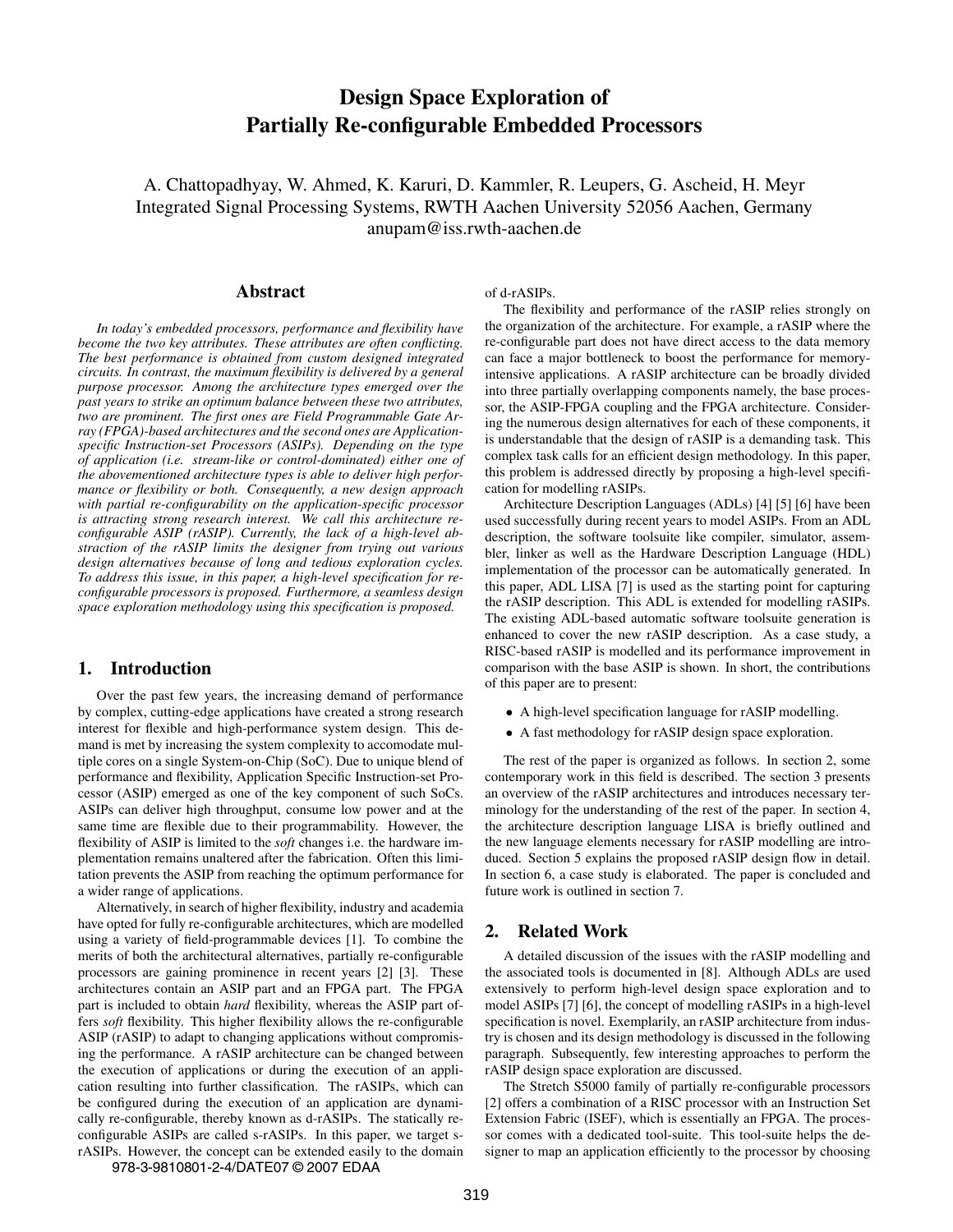the application hot-spot and by re-configuring the field-programmable fabric accordingly. This family of partially re-configurable processors specifically targets video, wireless and biometric applications. However, the approach of Stretch is not generic enough considering that the base processor structure is only partially configurable. The interface between the processor and the programmable fabric is also fixed beforehand, therefore limiting the potential number and organization of custom instructions. Only the base processor structure and interface are provided to the end-user. The complete design space exploration for the rASIP is not feasible.

To allow a generic design space exploration for the complete rASIP in a single framework, an interesting approach is adopted by [9]. Here, the base processor is modelled using an ADL. The retargetable simulator generated from the ADL description is coupled with the FPGA simulator. Using this method, the complete design space exploration can be done. A drawback of this approach is that the reconfigurable part and the fixed processor part are written separately using different description formats. This prevents a smooth design space exploration for various degrees of processor-FPGA coupling. Furthermore, no clear methodology is outlined for custom instruction synthesis and integration.

In another attempt to create a generic software development tool chain for re-configurable processors [10], a gcc-based framework is developed. The complete gcc tool chain including the simulator, compiler, assembler and the debugger is extended to support different architectural enhancements e.g. DSP-like instructions, VLIW capabilities and the FPGA instructions. Furthermore, specific latencies for the FPGA instructions can also be specified. This work comes with several limitations, the most notable being the inflexibility of the underlying architecture. The design space exploration is limited to the base architectures supported by gcc. The selection of custom instructions and according modification of the target assembly code is done manually. Moreover, it does not support a seamless and consistent flow for implementation, since HDL code generation for the modified architecture is lacking.

# **3. rASIP : An Overview**

In this section, the various possibilities of rASIP architectures i.e. the rASIP design space is discussed. Consequently, a generic methodology for rASIP design space exploration is proposed.



### **Figure 1. rASIP Design Space**

In the figure 1, the rASIP design space is partitioned into three subspaces. The rASIP architecture is partially re-configurable i.e. it contains a base processor which is fixed after the processor is fabricated, a re-configurable part and the interface connecting these two. The base processor can be of different architecture styles e.g. RISC, VLIW. The number of pipeline stages, the pipeline control, the width of the instruction and various other issues are involved with the base processor design. These issues are commonplace with an ASIP design. Regarding the design of the re-configurable block, numerous possibilities can be explored. The granularity of the logic blocks, the interconnect topology and several other aspects determines the performance

and flexibility of the rASIP. Furthermore, the selection of elements to belong to the re-configurable block provides a large number of design alternatives. For example, the control path or the decoder of the rASIP can belong to the base processor only. In this case, the instruction encoding for the custom instructions need to be fixed. Whereas, if a part of the decoder is localized in the re-configurable block, then higher flexibility can be obtained. The higher flexibility comes at the cost of higher area and timing due to the irregular structure of the decoder being mapped to a regular FPGA structure. Finally, the interface of the re-configurable part and the base processor is of high importance. It can be tightly coupled meaning the re-configurable block can access processor internal registers, pipeline registers and is guided by several control signals coming from the base processor, which does not belong to the peripherals usually. The rASIP architecture can be loosely coupled, where it interacts with external processor ports only. The interfacing between the re-configurable block and the base processor strongly influences the post-fabrication flexibility. Note, that the subspaces of this rASIP design are overlapping. For example, the design of the base processor cannot be done without caring about the interfacing. Therefore, the proposed specification to cover the complete rASIP description is important for rASIP design space exploration and implementation.

The design space exploration and implementation of rASIPs can be naturally sub-divided into two phases. The focus of these two phases are presented in the following.

*Pre-fabrication Design Flow:* This phase of design happens before the rASIP is fabricated. Here, the complete design space is open. The decisions involving all three design sub-spaces are to be taken in this phase. Finally, the design is implemented partially on fixed and partially on re-configurable hardware.

*Post-fabrication Design Flow:* This phase of design happens after the rASIP is fabricated. In this phase, the base processor and the interfacing hardware is fixed. The architecture design space is limited to the possible configurations of the re-configurable block only.

# **4. High Level Language for rASIPs**

In this section, a brief overview of the architecture description language LISA is provided, focussing on the parts which are relevant in this context. Following the overview, the necessary additional elements for rASIP modelling are introduced.

#### **4.1 LISA Resource Section**

The processor resources (e.g. registers, memories, ports) are declared globally in the *resource section*, which can be accessed from the processor datapath. The datapath of the processor is modelled as a chain of *LISA operations* outside the resource section. Apart from the resource declarations, the resource section of LISA language is used to describe the fundamental structure of architecture. For this purpose the keywords *pipeline*, *pipeline register* and *unit* are used. The keyword *pipeline* defines the instruction pipeline of the processor with the corresponding order and name of the pipeline stages. The *pipeline register* is used to define the pipeline registers between the stages. Using the keyword *unit*, the designer can define a set of LISA operations (within a pipeline stage) to form an entity (VHDL) or module (Verilog) in the generated HDL code.

#### **4.2 LISA Operation Graph**

In LISA, an *operation* is the central element to describe the timing and the behavior of a processor instruction. The instruction may be split among several LISA operations.

The LISA description is based on the principle that a specific common behavior or common instruction encoding is described in a single operation whereas the specialized behavior or encoding is implemented in its *child* operations. With this principle, LISA operations are basically organized as an n-ary tree. However, specialized operations may be referred to by more than one *parent* operation. The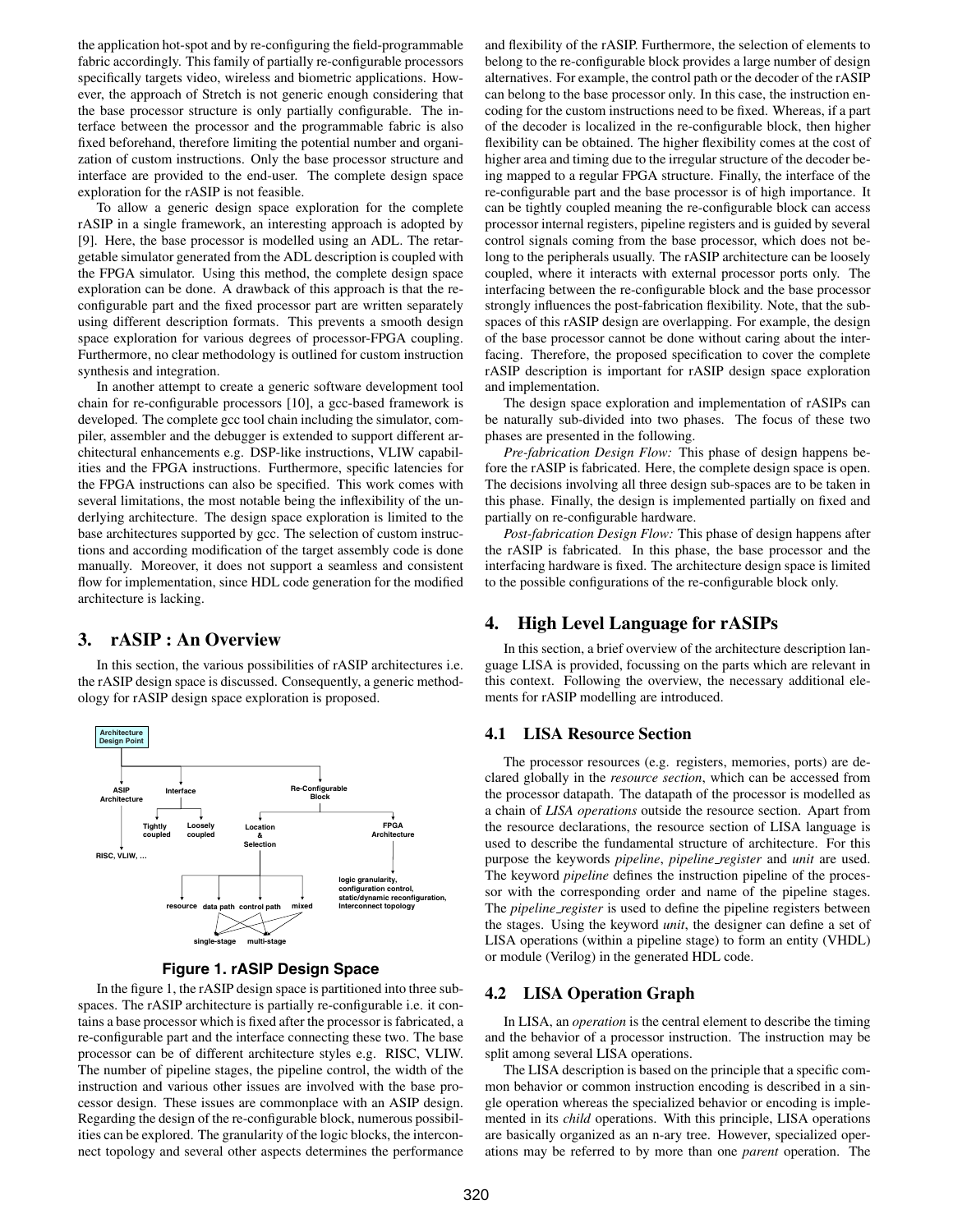

**Figure 2. LISA Operation DAG Example**

complete structure is a Directed Acyclic Graph (DAG)  $\mathcal{D} = \langle V, E \rangle$ . *V* represents the set of LISA operations, *E* the graph edges as set of child-parent relations. These relations represent either *Behavior Calls* or *Activations*, which refer to the execution of another LISA operation. Figure 2 gives an example of a LISA operation DAG. As shown, the operations can be distributed over several pipeline stages. A chain of operations, forming a complete branch of the LISA operation DAG, represents an instruction in the modelled processor.

**Instruction Coding Description** : The instruction encoding of a LISA operation is described as a sequence of several *coding fields*. Each coding field is either a terminal bit sequence with "0", "1", "don't care" $(X)$  bits or a nonterminal bit sequence referring to the coding field of another child LISA operation.

**Activations** : A LISA operation can *activate* other operations in the same or a latter pipeline stage. In either case, the child operation may be activated *directly* or via a *group*. A *group* collects several LISA operations, with the elements being mutually exclusive. The elements are distinguished by a distinct binary coding. All elements belonging to the same group must have same bit-width.

**Behavior Description** : The behavior description of a LISA operation corresponds to the datapath of the ASIP. The behavior description is a non-formalized element of the LISA language (contrary to formalized elements like *coding*, *activation* etc.), where plain C code can be used. Resources such as registers, memories, signals and pins as well as coding elements can be accessed in the same way as ordinary variables.

#### **4.3 Extensions for rASIP Modelling**

**Re-configurable unit** : The keyword *re-configurable* can be appended to the *unit* definition in order to identify the LISA operations, which will be placed in the re-configurable block. This identification is used during RTL synthesis from LISA to move the complete unit outside the base processor.

**Latency** : Every LISA operation, in a cycle-accurate description, is assigned to one particular pipeline stage. An operation in one pipeline stage takes one cycle to execute. However, the reconfigurable block may run at a different clock-speed. The keyword *latency* is introduced for modelling the ratio of the latency of an operation in the re-configurable block compared to the latency of an operation in the base processor. For every LISA operation an integral latency can be specified, which corresponds to the number of cycles it requires to execute. For operations without any latency specification, a single-cycle latency (similar to the base processor operations) is assumed by default.

**Fullgroup** : The keyword *fullgroup* is introduced for reserving the opcode space of additional instructions, which can be introduced during the post-fabrication enhancements. As mentioned earlier, a *group* collects several mutually exclusive LISA operations. The coding width (*w*) of the group members dictate the maximum possible number  $(2^w)$  of operations, which can belong to the group. If a group does not contain all possible operations, then additional operation(s) can be inserted to it. A fullgroup reserves this additional coding space.

**Register Localization** : This extension is useful during RTL synthesis from the rASIP description. By enabling the register localization option, the designer can move the storage elements, which are used locally within the re-configurable operations to the reconfigurable block.

**Decoder Localization** : This extension is also used during the RTL synthesis. In order to have flexible decoding and custom instruction encoding during post-fabrication phase, the part of the complete decoder, which is relevant for the re-configurable operations can be identified and moved to the re-configurable block. Usually, the fullgroup keyword is used in conjunction with decoder localization.

# **5. rASIP Design Flow**

As stated before, the proposed rASIP design flow can be divided into two major phases, the first one being the pre-fabrication design flow and the second one being the post-fabrication design flow. In this section, the pre- and post-fabrication design flow is discussed in detail.

#### **5.1 Pre-fabrication Design Flow**

The pre-fabrication rASIP design flow is shown in figure 3. As outlined in various literature [11] [12], the design of an applicationspecific processor often starts from the analysis of the application(s). This analysis can be done using static and dynamic profiling [13] of the application in an architecture-independent manner. The profiling helps to narrow down the architectural design space. With the aid of the profiler, the decisions concerning the memory hierarchy, number of registers, processor architecture (e.g. RISC, VLIW) can be taken. The designer can use the extended LISA language for developing the target rASIP. This design flow, so far, is alike to the ASIP design flow. For rASIPs, the major additional decisions, which need to be taken are categorized in the following. (i) Selection of instructions (or parts of instruction), to be mapped to the re-configurable block. (ii) Decisions concerning the interface between the processor and the reconfigurable block. (iii) Decisions concerning the local decoding at the re-configurable block. (iv) Decisions concerning the architecture of re-configurable block.



**Figure 3. Pre-fabrication rASIP design flow**

These decisions are key to play the trade-off between the flexibility and the performance of the rASIP. For example, the availability of local decoding inside the re-configurable block allows flexibility in adding custom instructions. On the other hand, the decoder structure, being irregular in nature, adds to the interconnect cost and power budget of the re-configurable block. The decisions taken during the pre-fabrication design flow constrain the optimization benefits (or in other words, the design space) achievable during the post-fabrication design. For example, the interface between the fixed processor part and the re-configurable block is decided during the pre-fabrication flow. This decision cannot be altered once the processor is fabricated.

**Software Tools Generation:** The rASIP software tools e.g. simulator, assembler, linker are automatically generated from the extended LISA description. The only software tool, which is currently affected by the language extension, is the processor instruction-set simulator. The existing LISA simulator is extended to support the *latency* of reconfigurable LISA operations. The instruction-set simulation guides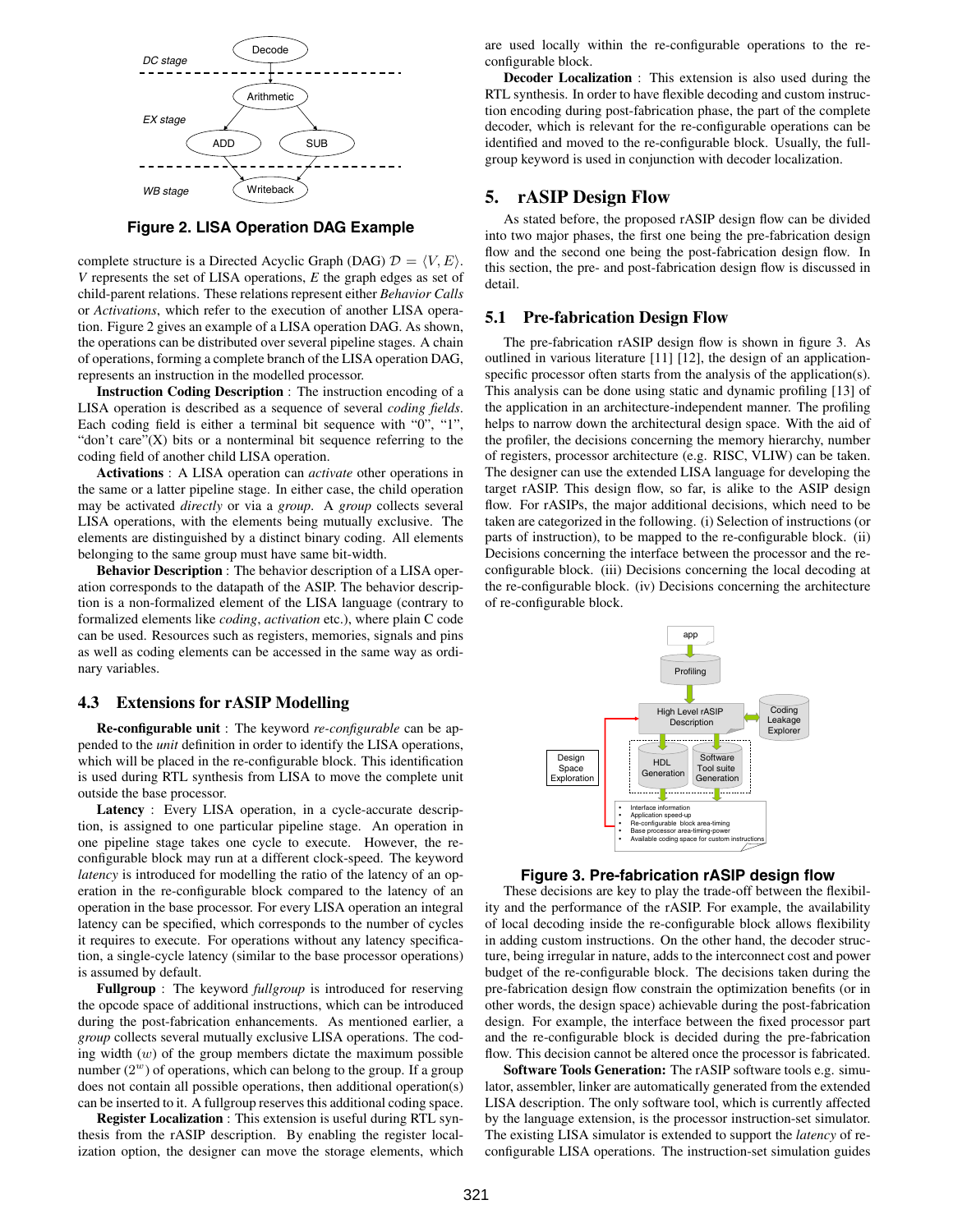the designer to make the pre-fabrication design decisions. Note, that the latencies must be taken into account during the scheduling of assembly instructions.

**Coding Leakage Explorer:** A stand-alone software tool, named coding leakage explorer, has been developed for rASIP design space exploration. This tool analyzes the coding contribution of different LISA operations. After the analysis, it determines the free coding space. This free coding space is termed as *leakage*. The higher the coding leakage of a particular group of instructions, the more number of special instructions it can accomodate. The coding leakage explorer guides the designer to determine the re-configurable LISA operations and the *fullgroups*. Detail analysis of this tool is beyond the scope of this paper.

**RTL Synthesis:** The LISA-based RTL synthesis tool is extended to support the rASIP description. In the rASIP description, the reconfigurable block is identified by the *unit re-configurable* keyword. The designer can specify *decoder localization* and *register localization* for the re-configurable block. Accordingly, the complete reconfigurable block is created and moved out of the processor. This movement generates the processor-re-configurable block interface automatically. The complete interface is stored in the XML format. The storage of the interface is necessary in order to ensure that the interface restrictions are not violated during the post-fabrication rASIP enhancements. The generated HDL description for the re-configurable block can be synthesized using an FPGA synthesis tool in order to get an estimation of the area.

| RESOURCE {                                                                                       |
|--------------------------------------------------------------------------------------------------|
| REGISTER int $R[015]$ ;<br>REGISTER int mul res;<br>PIPELINE PIPE = ${DC, EX, WB; }$             |
| UNIT RECONFIGURABLE rec unit = $\{REC \ OP\}$ ;<br>UNIT ex unit = $\{ADD, SUB; \};$              |
|                                                                                                  |
|                                                                                                  |
|                                                                                                  |
| OPERATION Arithmetic IN pipe.DC {<br>DECLARE {<br>FULLGROUP arith op = ${ADD    SUB    REC OP};$ |

**Figure 4. rASIP Description Example**





**A rASIP Description Example:** Parts of a rASIP description are given in figure 4 for a better understanding of the pre-fabrication design flow. The rASIP description corresponds to the DAG as shown in figure 5. In the DAG, the operation *Arithmetic* activates an operation *REC OP*. In order to save the coding space for future custom instructions, the group of operations ADD, SUB and REC OP are put into a fullgroup. The operation REC OP is re-configurable. In this particular case, the operation REC OP is performing a multiplication between two General Purpose Registers (GPRs) and is writing the result to the special register *mul res*. The operation REC OP has a latency of 2. This indicates that it will take a time corresponding to 2 cycles of the base processor in order to generate the result.

There are few points to be noted here. Firstly, although the operation REC OP is re-configurable, yet it is placed in the EX stage, in order to maintain the pipelining behavior of the overall rASIP architecture. Secondly, from the perspective of the behavioral description, the reconfigurable operation is not distinguished from any other operation. This provides flexibility and efficiency in the high-level design, where the designer concentrates on the instruction-set architecture. Thirdly, the re-configurable operation can load/store operands from/to GPRs, special-purpose registers or even pipeline registers and memories(not shown in the example). These decisions directly influence the interface of base processor architecture with the re-configurable block. The proposed modelling style offers absolute freedom in these decisions. Finally, the latency of the re-configurable block can be easily modified. The only thing, which must be taken care of is the conflict in resource access during multi-cycle re-configurable operations. There are several possibilities. For example, the write access to the resources from the base processor can be blocked [14], when it is the target of a re-configurable operation. Alternatively, dedicated special purpose registers can be kept for accessing the re-configurable operations [2]. The high-level rASIP modelling eases the effort in exploring these alternatives.

# **5.2 Post-fabrication Design Flow**

The proposed post-fabrication rASIP design flow is shown in figure 6. In this phase, the rASIP is already fabricated. The major design decision, which needs to be taken, is the selection and synthesis of custom instructions to reduce the application runtime.



#### **Figure 6. Post-fabrication rASIP design flow**

Several custom instruction synthesis tools and algorithms have been presented in the literature [15] [16]. In the proposed flow, the custom instruction synthesis tool (ISEGen) presented in [17] is used. This tool is extended in order to accept generic interface constraints and produce custom instructions in LISA description format. During the custom instruction selection, several hard design constraints must be maintained. Those are listed below:

- The special-purpose or custom instructions must not violate the existing interface between re-configurable block and the base processor. Actually, the custom instruction synthesis tool used in our flow accepts this interface as an input constraint.
- The additional number of instructions must not exceed the number allowed by the free coding space available.
- The overall area of the custom instructions' datapath and corresponding decoding logic should be within the area budget of the existing re-configurable block.
- Additional *internal* storage elements for the re-configurable block can be used as long as the area budget of the reconfigurable block is not violated. These internal storage elements can be declared in the LISA resource section, while turning on the *register localization* option.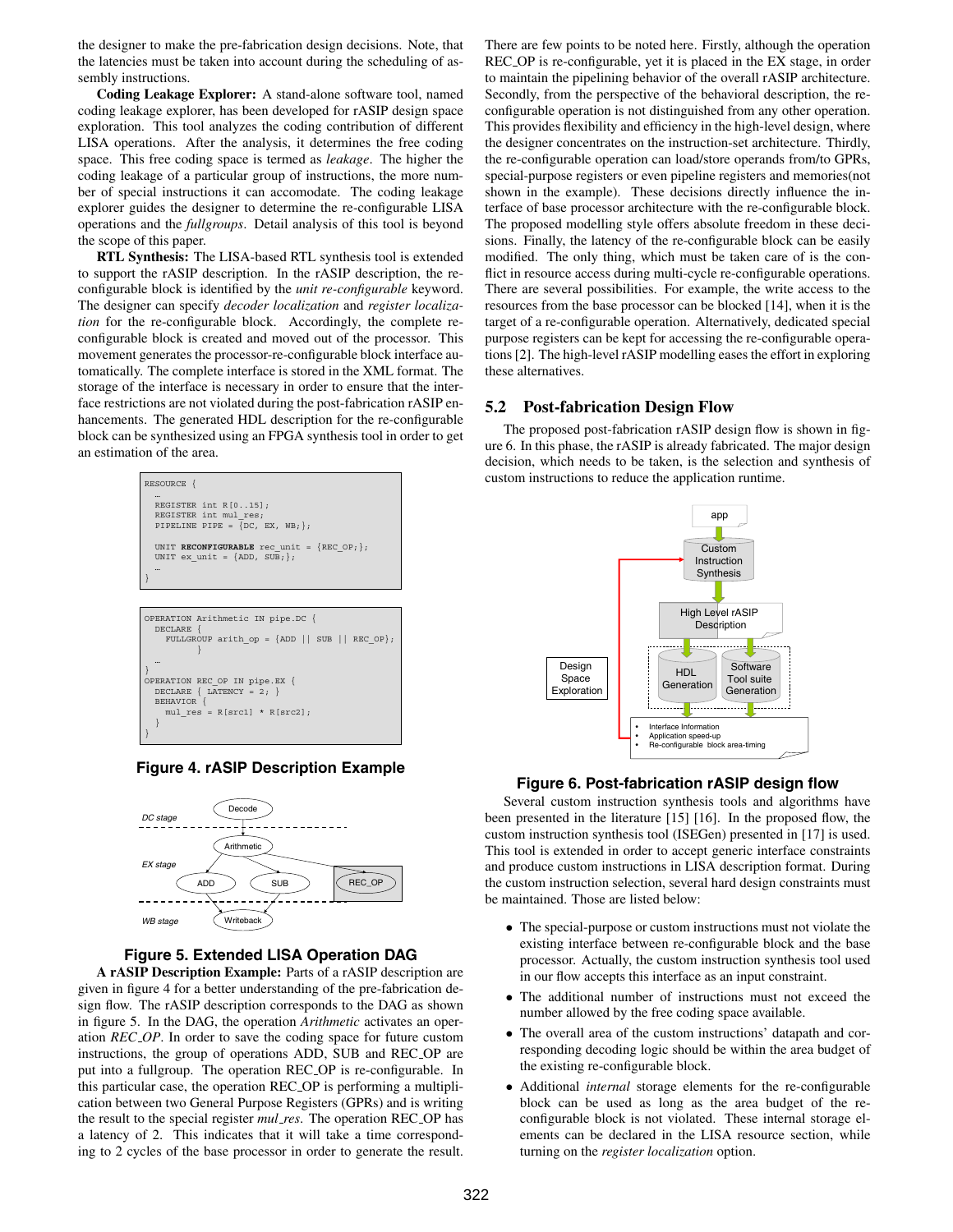In the post-fabrication design flow, ISEGen generates the custom instructions with potentially high speed-up. The behavior of the custom instructions are generated in form of LISA operations, which can be directly plugged in to the existing LISA model. The software tool suite for the modified rASIP description is generated automatically. For the re-configurable block, the generated HDL description is synthesized with standard FPGA synthesis tools and the synthesis results can be compared with the area and timing budget.

**Addition of Custom Instructions :** ISEGen embeds the custom instructions in the target application with special compiler directives. These compiler directives are used by the compiler as hints for performing different tasks e.g. the register allocation and latency of custom instructions. The application can be compiled, assembled and linked using the re-targeted software tool suite. The re-targeted rASIP simulator provides an estimation of the application runtime improvement. In the following, the modification of target application by ISEGen tool is explained in detail.

The ISEGen tool utilizes *inline assembly functions calls* to directly call assembly statements replacing the C functions for Custom Instructions (CIs). The inline assembly call defines the usage of arguments, scheduling of the CI and the CI syntax itself. Within the target application, the custom instructions are called like normal function calls, which are replaced by inline assembly functions' assembly syntax portion during compilation. The inline assembly function and the compiler directives used here are part of the LISATek re-targetable compiler framework.

**Interface Matching:** Interface matching is performed during RTL synthesis from the rASIP during post-fabrication phase. There, the new interface between the FPGA and the base processor is validated against the existing interface.

#### **5.3 Analysis of the Overall Flow**

The proposed pre and post-fabrication design flow for rASIPs offers significant advantages compared to the current design flows. Firstly, the proposed flow is completely generic in nature. Secondly, the existing tools like custom instruction synthesis can be seamlessly plugged in to the current flow. Finally, due to the high-level rASIP modelling, the design space exploration is extremely efficient. However, the design flow has one limitation, yet to be covered. Current rASIP architectures [2] [3] often contain an application-specific re-configurable block. The re-configurable block architecture itself presents a wide number of design alternatives. For the available rASIP architectures, these design points are explored in an ad-hoc manner or are pre-designed for a wide range of application domains without allowing the designer flexibility. The rASIP design flow proposed in this paper lacks any kind of re-configurable block exploration and implementation flow. Dedicated, existing commercial FP-GAs are used instead. In the proposed rASIP design tool-flow, this paper contributes in three categories. Firstly, a new tool called Coding Leakage Explorer is developed. Secondly, existing ADL LISA and associated tools for LISA-based processor development are extended. Finally, a generic interface with the custom instruction synthesis tool ISEGen is established.

# **6. Case Study**

In this section, first the target processor architecture is discussed. Then a brief introduction about the chosen applications is given followed by the results achieved during the case study.

For this case study, we have chosen LT RISC 32p5 as base processor. The LT RISC 32p5 is a 32-bit, 5-stage pipelined RISC based architecture. The processor contains 16 general purpose registers and several special-purpose registers. LT RISC 32p5 employs general purpose load store instructions, complex multiplication operations and several instructions for aiding DSP applications e.g. addcompare-select.

The target applications for the rASIP are chosen from the domain of cryptography. *DES* is a symmetric 64-bit block cipher algorithm with 64-bit key. *Blowfish* is another symmetric block cipher encryption algorithm that uses a variable-length key, from 32 to 448 bits. *GOST* is a 64-bit block cipher algorithm with a 256-bit key.

As proposed in the design flow, the case study is divided into two phases i.e. the pre-fabrication and post-fabrication phases. The case study starts with the analysis of applications for rASIP design in prefabrication phase and then in the post fabrication phase uses the flexibility offered by reconfigurable block to optimize the rASIP. While, *DES* is used to take the pre-fabrication architectural decisions, *GOST* and *Blowfish* are used as the post-fabrication applications with the interface and the base processor remaining fixed.

**Pre-fabrication Design Space Exploration :** The application DES is chosen as the starting point for rASIP design. The application is subjected to the *Microprofiler* tool [13] for identification of hot spots. The function *des round* is identified as the hot spot of the DES application. This function is then subjected to the ISEGen tool for identification of custom instructions with initial constraints of a 2-input interface to 2 GPRs of the base processor, a 1-output interface to 1 GPR of the base processor and 32 internal registers, each of 32 bit width. The ISEGen tool generated 5 custom instructions, the behaviors of which are mapped completely in LISA description. The codings of these custom instructions are determined using the *Coding Leakage Explorer*.

During RTL synthesis with these CIs, register localization and decoder localization options are turned on, in order to have flexibility for adding further custom instructions in the re-configurable part. The base processor is synthesized with Synopsys Design Compiler [18] using 0.13  $\mu$ m process technology of 1.2 V. The re-configurable block is synthesized with Synopsys FPGA Compiler [18] using Xilinx Virtex-II pro [19] (0.13  $\mu$ m process technology of 1.5 V) as the target device. The synthesis results are given in the table 1.

| Re-configurable Block |                  |         | <b>Base Processor</b> |            |
|-----------------------|------------------|---------|-----------------------|------------|
| Area                  | Minimum          | Latency | Area                  | Clock      |
|                       | Clock Delay (ns) |         | (Gates)               | Delay (ns) |
| 1653 LUTs             | 2.09             |         | 88453                 | 4.0        |
| 512 Registers         |                  |         |                       |            |

#### **Table 1. Pre-fabrication Synthesis Results**

As the synthesis results demand the FPGA latency to be at least thrice that of the base processor, a latency of 3 is introduced during the simulation of the modified DES application. The latency information can be fed to the inline assembly function (using compiler directives) to obtain a scheduled assembly application. However, the current compiler directives do not allow to specify the dependencies between the internal registers of the FPGA, possibly resulting in a data hazard. Therefore, the scheduling of the custom instructions is performed manually. It is observed that the latency of CIs can be completely hidden by efficient scheduling. The initial simulation results of the DES application show upto 3.5 times runtime speed-up (table 2). After these simulations, it is observed that the *des round* function (the hot-spot function of DES) performs several accesses to data memory containing S-box. Each S-box contains 64 32-bit elements. These memory contents are known prior to the hot-spot execution. Existing studies [20] on exploiting such knowledge show that the runtime improvement can be stronger by including scratchpad memories within the CI. To experiment with such extensions, local scratchpad memory resource is appended to the rASIP description. A special instruction to transfer the S-boxes from data memory to the scratchpad memory is included. ISEGen is then configured to have upto 4 parallel scratchpad accesses. Each of these configurations produced different set of custom instructions. Since the scratchpad access is local to the re-configurable block, the interface constraints are not modified due to the access. The only modification required is for allowing the data transfer from the data memory to the scratchpad memory. The complete simulation and synthesis results for custom instructions with scratchpad access are given in table 3.

Considering no significant change in speed-up with other interface constraints (e.g. 3-input,1-output and 4-input,1-output), it is decided